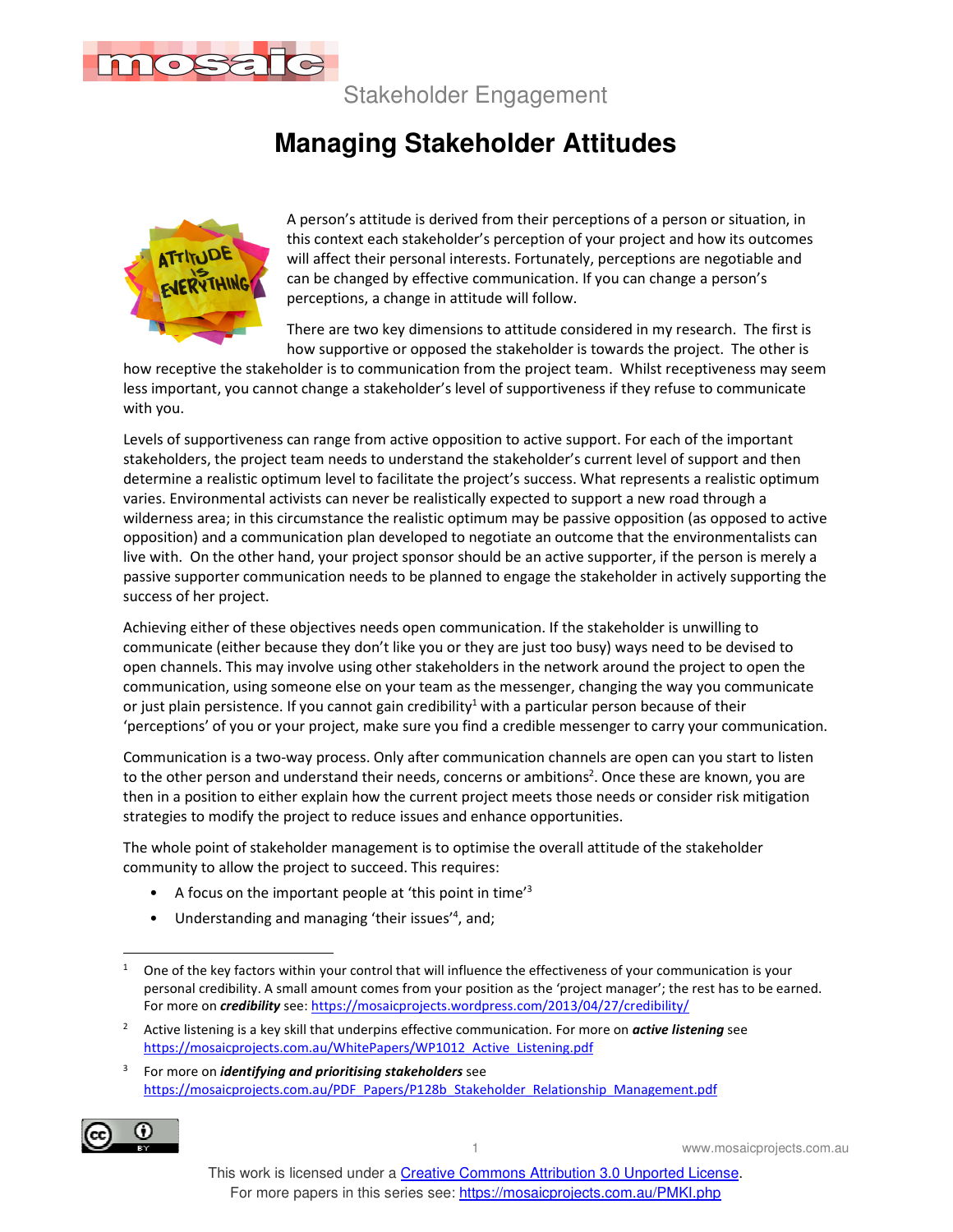



• Communicating to achieve the desired changes in attitude<sup>5</sup> - *communicating for effect!* 

Communicating for effect means focusing your communication efforts where the need is greatest:

- That where people are at or above the optimum target attitudes, the purpose of your communication is to maintain the status quo
- That where less important stakeholders are below your desired optimum you devote as much effort as can be spared from your limited resources
- But important stakeholders who are below optimum need heroic communication efforts to change the situation and maximise the project's chance of succeeding.

Remember, a very significant proportion of the risks around most projects are people based. The only way to identify, manage and/or mitigate these risks is by effective two-way communication designed to effect changes in attitude.

 $\overline{\phantom{a}}$ 

4 For more on *issues management* see: https://mosaicprojects.com.au/WhitePapers/WP1089\_Issues\_Management.pdf

5 For more on *the three types of stakeholder communication* see https://mosaicprojects.com.au/Mag\_Articles/SA1020\_Three\_types\_stakeholder\_communication.pdf